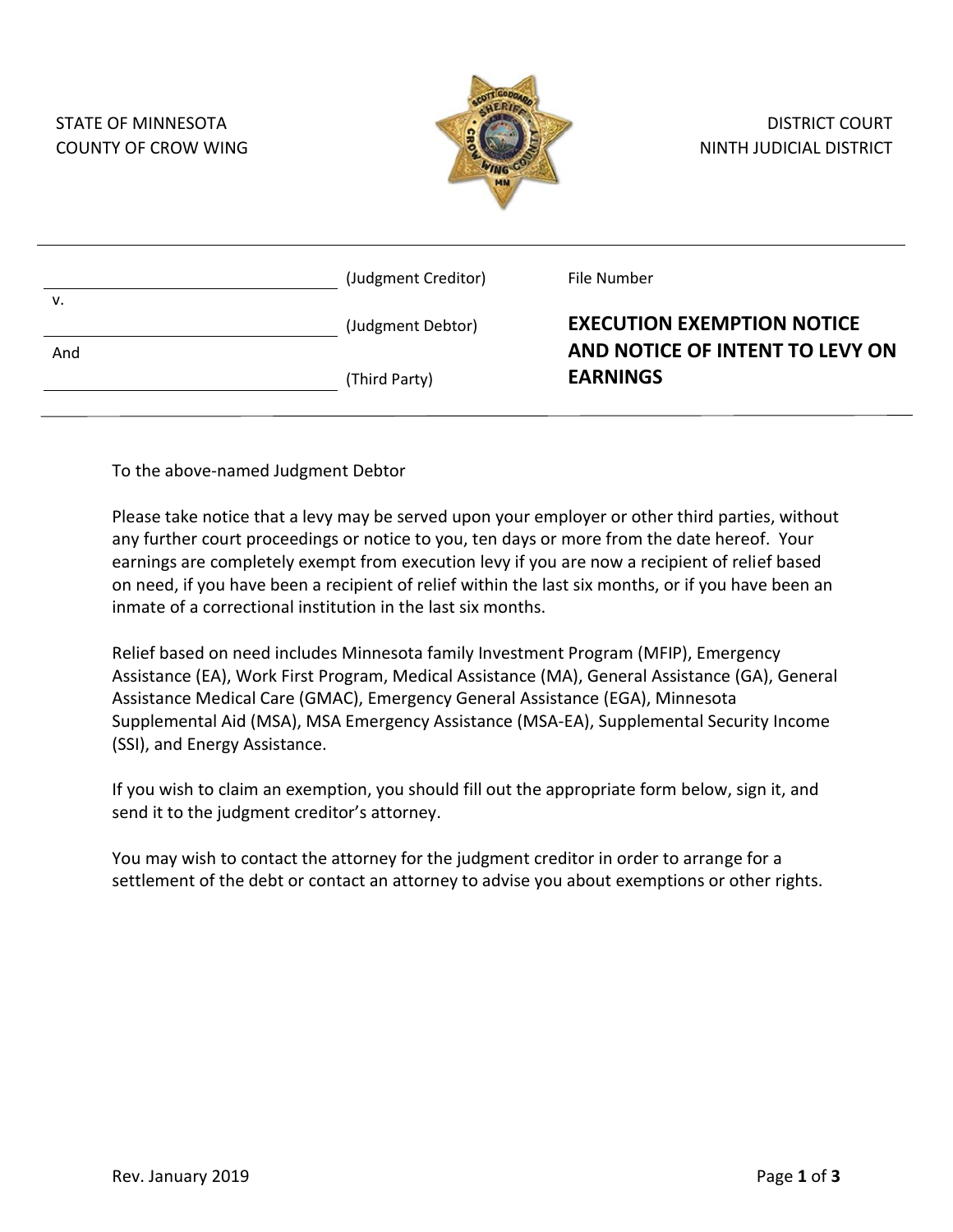## **PENALTIES**

- (1) Be advised that even if you claim an exemption, an execution levy may still be served on your employer. If your earnings are levied on after you claim an exemption, you may petition the court for a determination of your exemption. If the court finds that the judgment creditor disregarded your claim of exemption in bad faith, you will be entitled to costs, reasonable attorney fees, actual damages, and an amount not to exceed \$100.00.
- (2) HOWEVER, BE WARNED if you claim an exemption, the judgment creditor can also petition the court for a determination of your exemption, and if the court finds that you claimed an exemption in bad faith, you will be assessed costs and reasonable attorney's fees plus an amount not to exceed \$100.00.
- (3) If, after receipt of this notice, you in bad faith take action to frustrate the execution levy, thus requiring the judgment creditor to petition the court to resolve the problem, you will be liable to the judgment creditor for costs and reasonable attorney's fees plus an amount not to exceed \$100.00.

Dated: \_\_\_\_\_\_\_\_\_\_\_\_\_\_\_\_\_\_\_\_ \_\_\_\_\_\_\_\_\_\_\_\_\_\_\_\_\_\_\_\_\_\_\_\_\_\_\_\_\_\_\_\_\_\_\_\_

(Judgment Creditor or Attorney)

\_\_\_\_\_\_\_\_\_\_\_\_\_\_\_\_\_\_\_\_\_\_\_\_\_\_\_\_\_\_\_\_\_\_\_\_

\_\_\_\_\_\_\_\_\_\_\_\_\_\_\_\_\_\_\_\_\_\_\_\_\_\_\_\_\_\_\_\_\_\_\_\_

\_\_\_\_\_\_\_\_\_\_\_\_\_\_\_\_\_\_\_\_\_\_\_\_\_\_\_\_\_\_\_\_\_\_\_\_

Address

Telephone Number